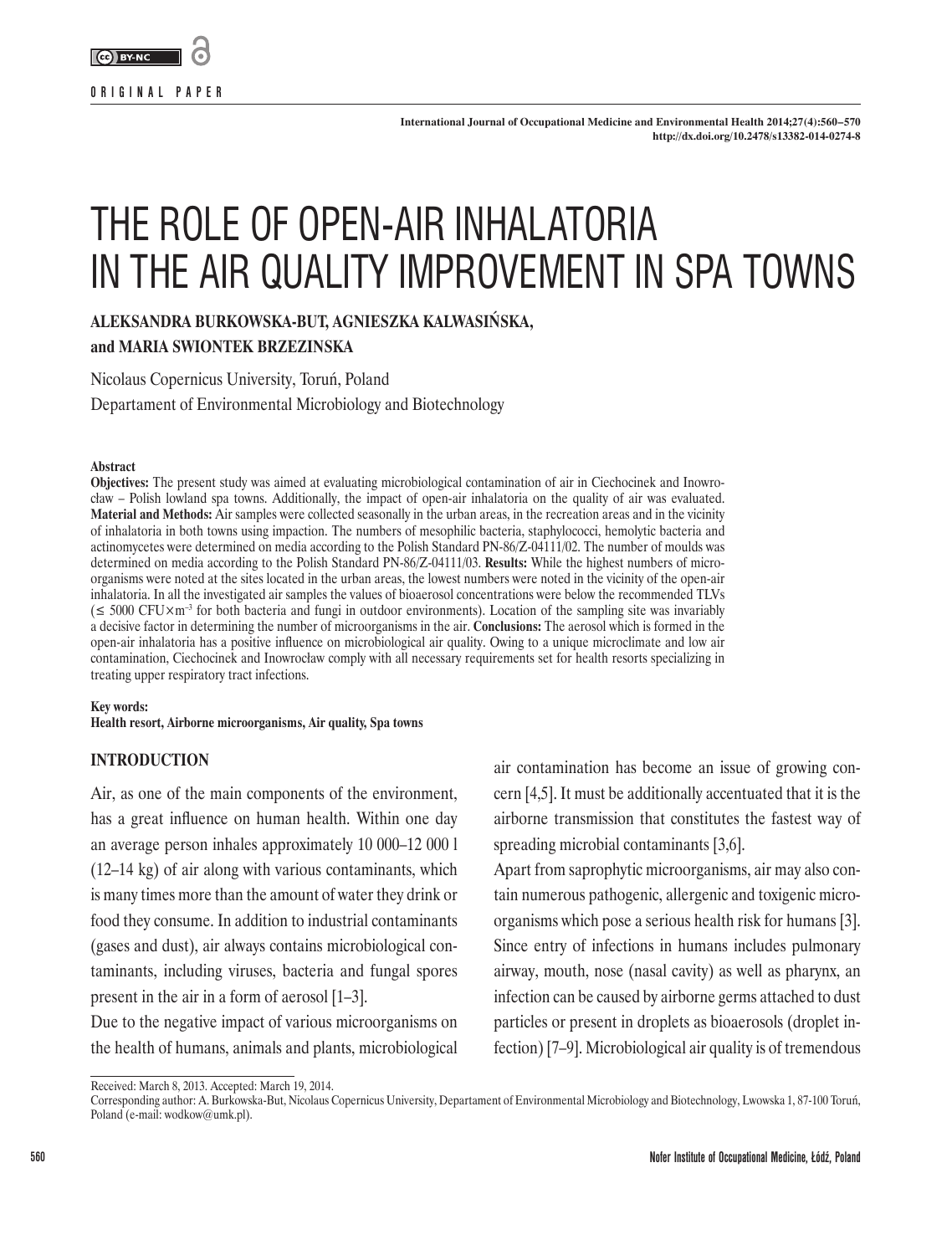importance in spa towns, particularly in those which offer various types of respiratory diseases treatment [10,11]. Graduation towers – structures of blackthorn brushwood originally designed to increase concentration of salt in the saline solution (brine) – known to remarkably improve microbiological air quality, are currently used in spa towns as huge natural inhalatoria.

Graduation towers are unique objects, therefore information concerning their impact, especially in respect of environmental microbiology and public health, is not easily available in literature. Although they were built already in the 17th century, only few have remained in Europe, mainly in Poland and Germany. Graduation towers in Ciechocinek are the largest structures of this kind in Europe and the oldest in Poland; the one in Inowrocław is the second largest such a structure in Poland.

In view of the fact that Ciechocinek and Inowrocław are renowned spa towns specializing in respiratory diseases treatment (including upper respiratory tract infections, sinusitis, bronchiectasis, emphysema, chronic bronchitis and conditions resulting from pneumonia as well as bronchitis and chronic obstructive pulmonary disease – COPD), the present study aimed at evaluating microbiological air contamination in these places, with special emphasis on the air quality in the vicinity of the open-air inhalatoria.

## **MATERIAL AND METHODS**

## **Object of the study**

Ciechocinek, located in Kuyavia on the left bank of the Vistula River, 25 km from Toruń (52°52' N, 18°47' E), is the biggest Polish lowland spa, the sanatoria of which are visited annually by approximately 70 000 people. Its glowing reputation as a spa town relies on the healing properties of local mineral springs and favourable climate conditions (high average yearly temperature, low humidity, low precipitation). This spa town is known to specialize in treating cardiovascular diseases, orthopedic

and rheumatic disorders, nervous system disorders, and female reproductive system diseases. Moreover, the open-air inhalatoria (the graduation towers and the "Grzybek" (Mushroom)) fountain allow to treat a number of respiratory diseases including bronchitis and chronic inflammations of the pharynx, larynx, trachea, and Eustachian tube. Spectacular landscape and diversified plant life have also contributed to the town's status as a popular health resort.

Located in the Great Poland Lakeland (52°47' N, 18°15'E), Inowrocław is one of the largest towns in the Kuyavia-Pomerania Province (population of about 77 600). The town, a major economic centre, with well-developed chemical, mechanical engineering, glass and graphic arts industries, is also the 2nd largest (after Ciechocinek) lowland spa in Poland. A wide range of spa treatments offered by the local sanatoria are based on natural resources such as chloride-sodium, bromide and magnesium brines leached from the local salt deposits, local bitter brine and peat mud. This spa town specializes in treating rheumatic, orthopedic, gastrointestinal and nervous disorders, cardiovascular diseases, and female reproductive system diseases. The graduation tower contributes greatly to the town's microclimate. The area in the immediate vicinity of the tower is separated from the urban area by an old park (established over a 100 years ago) [12–14].

# **Sampling sites**

In the case of Ciechocinek air samples were collected at the 8 following sampling sites:

- in the urban area (3 sampling sites) at the intersection of Kopernika street and Bema street, near the railway station in Kopernika street;
- in the recreation area (5 sampling sites) near Dom Zdrojowy (in the Park Zdrojowy), and in the immediate vicinity of the open-air inhalatoria: near the "Grzybek" (Mushroom) fountain and near the graduation towers nr 1, 2 and 3.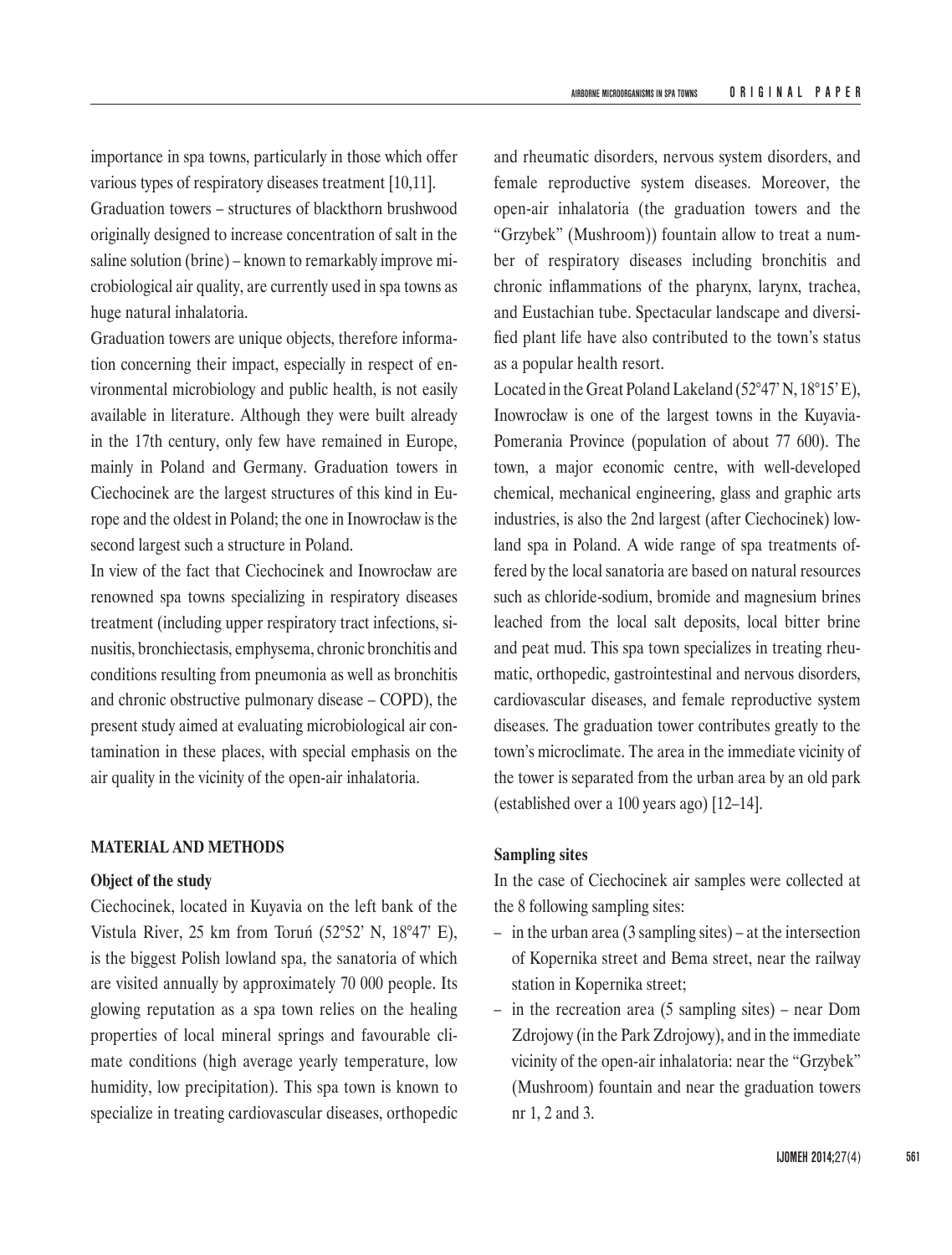In the case of Inowrocław air samples were collected at the 6 following sampling sites:

- in the urban area (2 sampling sites) in Biskupa Antoniego Laubitza street and near the Municipal Office Building in Franklina D. Roosevelta street;
- in the recreation area (4 sampling sites) in the Park Solankowy (2 sampling sites), and in the immediate vicinity of the graduation tower (2 sampling sites).

# **Sampling**

Air samples were collected according to the Polish Standard PN-89/Z-04008/08 [15], 1.3 m above the ground level, seasonally from summer 2011 to spring 2012. The samples were obtained using impaction in the Merck MAS-100 microbial air sampler. The air flow velocity of 11 m/s enabled detection of particles larger than 1 μm, i.e. those important for the translocation of microorganisms. Collection efficiency of MAS-100 (cut of size, or  $d_{so}$ ) is 1.47  $\mu$ m – theoretical, and  $1.7 \mu m$  – experimental. Its use may result in underestimation of bacterial concentrations, especially of the single bacterial cells with diameter of 0.5–1 μm. On the other hand, MAS-100 is more efficient when collecting larger fungal spores [16].

Selected meteorological parameters including air temperature, relative humidity and wind speed were also

| <b>Table 1.</b> Meteorological parameters during sample collection |  |  |
|--------------------------------------------------------------------|--|--|
|--------------------------------------------------------------------|--|--|

measured using Nielsen-Kellerman Kestrel 3500 Pocket Wind Meter (Table 1).

#### **Microbiological tests**

Microbiological tests were aimed at determining the number of the following microbial groups:

- mesophilic bacteria in accordance with the Polish Standard PN-89/Z-04111/02, the bacteria were cultured on PCA medium for 48 h at 37°C [17],
- mannitol positive staphylococci in accordance with the Polish Standard PN-86/Z-04111/02, the bacteria were cultured on Chapman medium for 48 h at 37°C [17],
- hemolytic bacteria in accordance with the Polish Standard PN-86/Z-04111/02, they were cultured on blood agar for 48 h at 37°C [17],
- actinomycetes in accordance with the Polish Standard PN-86/Z-04111/02, the bacteria were cultured on Pochon medium for 5 days at 26<sup>o</sup>C [17],
- moulds in accordance with the Polish Standard PN‑86/Z-04111/03, they were cultured on Czapek-Dox medium for 5 days at 26°C [18].

All the tests were performed in triplicate in order to minimise errors resulting from random sampling. The results were calculated as colony forming units in 1 m<sup>3</sup> (CFU $\times$ m<sup>-3</sup>) and subjected to statistical

| Spa town    | Season              | Temperature<br>$(^\circ C)$<br>[M (range)] | Humidity<br>$(\%)$<br>[M (range)] | Wind velocity<br>(m/s)<br>[M (range)] | Others     |
|-------------|---------------------|--------------------------------------------|-----------------------------------|---------------------------------------|------------|
| Ciechocinek | spring (17.05.2011) | $17.2(16.8-17.6)$                          | $66.1(65.2 - 68.8)$               | $2.5(2.4-2.7)$                        |            |
|             | summer (6.09.2011)  | 18.8 (18.4–19.20)                          | $68.2(65.3 - 70.1)$               | $2.6(2.4-2.9)$                        |            |
|             | autumn (24.10.2011) | 8.6(7.2–8.9)                               | $70.3(69.1-73.2)$                 | $1.1(0.8-1.5)$                        |            |
|             | winter (13.02.2012) | $1.8(-0.3-2.5)$                            | $59.6(56.8-61.0)$                 | $3.8(2.9-4.1)$                        | snow cover |
| Inowrocław  | spring (17.05.2011) | $15.3(14.4 - 16.6)$                        | $69.4(67.8-72.5)$                 | $2.7(2.3-2.9)$                        |            |
|             | summer (4.09.2011)  | $20.7(19.9-21.2)$                          | $65.1(63.4 - 68.4)$               | $3.7(2.7-4.0)$                        |            |
|             | autumn (24.10.2011) | $10.1(8.5-11.1)$                           | $65.8(61.9-67.8)$                 | $1.1(0.8-1.7)$                        |            |
|             | winter (14.02.2012) | $1.7(0.6-2.9)$                             | $58.4(55.3-60.8)$                 | $4.5(3.3-5.1)$                        |            |

M – mean.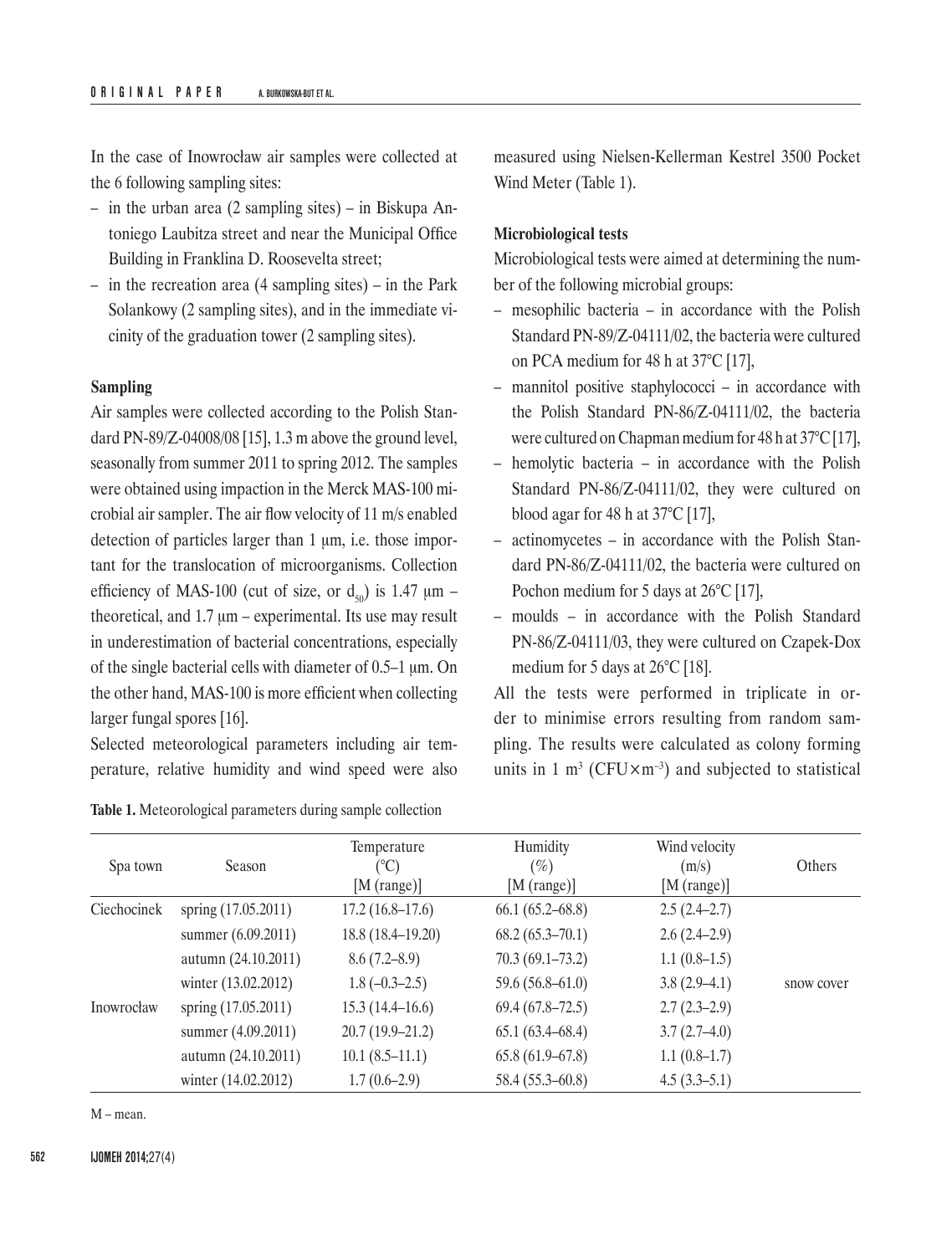analysis using Statistica 6.0 software. Concentrations of airborne microorganisms in the lowland spa towns depending on research series (seasons) and sampling sites were characterized using arithmetic means and range of values. The 2-way ANOVA analysis was used to determine effects of seasons and sites of sampling on the level of microbial aerosol. Results were considered statistically significant if p value was smaller than  $0.05$  (p < 0.05).

# **RESULTS**

In both towns, the highest average numbers of microorganisms in all microbial groups were noted at the sites located in the urban areas. The lowest average numbers were noted in the vicinity of the open-air inhalatoria (Table 2). These differences were statistically significant ( $p < 0.05$ ). All air samples (i.e., collected in both towns, in all seasons) may be classified as uncontaminated with mesophilic bacteria (Table 3).

Air samples from the majority of sampling sites were moderately contaminated with hemolytic bacteria (62.5–100% of all the tested samples). However, in the vicinity of the open-air inhalatoria in Inowrocław the majority of samples (71%) were uncontaminated with it. On the other hand, 12.5% of all the samples collected in the recreation area of Ciechocinek were heavily contaminated with hemolytic bacteria.

The air samples collected in Ciechocinek and Inowrocław did not indicate high contamination with actinomycetes: the vast majority of air samples collected in the urban and recreation areas in Ciechocinek were moderately contaminated with actinomycetes (75% and 62.5%, respectively) compared to 50% of air samples collected in the vicinity of the open-air inhalatoria, which were uncontaminated. The majority of air samples collected in the urban and recreation areas in Inowrocław were moderately contaminated with actinomycetes (62.5% and 50%, respectively), while the majority of air samples collected in the vicinity of the open-air inhalatoria were uncontaminated (71% of the samples).

According to the Polish Standard PN-86/Z-04111/03 [18], all the air samples collected in Ciechocinek were uncontaminated with moulds compared to 25% of the air samples from the urban and recreation areas in Inowrocław, which were moderately contaminated. The remaining air

**Table 2.** Concentrations of airborne microorganisms in Ciechocinek and Inowrocław

| Spa town                | Concentration<br>$(CFU\times m^{-3})$<br>[M (range)] |                                    |                                 |                                |               |                   |  |  |
|-------------------------|------------------------------------------------------|------------------------------------|---------------------------------|--------------------------------|---------------|-------------------|--|--|
|                         | mesophilic<br>bacteria                               | mannitol positive<br>staphylococci | $\alpha$ -hemolytic<br>bacteria | $\beta$ -hemolytic<br>bacteria | actinomycetes | moulds            |  |  |
| Ciechocinek             |                                                      |                                    |                                 |                                |               |                   |  |  |
| urban areas             | 241 (80-480)                                         | $40(5-120)$                        | $14(5-20)$                      | $6(0-15)$                      | $32(15-90)$   | $821(10-1500)$    |  |  |
| recreation areas        | $126(50-280)$                                        | $14(0-55)$                         | $12(0-25)$                      | $4(0-10)$                      | $24(5-32)$    | $761(30-1450)$    |  |  |
| vicinity of inhalatoria | $89(40-150)$                                         | $10(0-20)$                         | $6(0-15)$                       | $3(0-15)$                      | $9(0-20)$     | $651(20-1350)$    |  |  |
| Inowrocław              |                                                      |                                    |                                 |                                |               |                   |  |  |
| urban areas             | $275(30-620)$                                        | $33(5-70)$                         | $11(0-20)$                      | $13(0-35)$                     | $16(0-35)$    | 1 614 (290-4 010) |  |  |
| recreation areas        | $134(30-240)$                                        | $12(5-25)$                         | $11(5-25)$                      | $9(0-30)$                      | $14(5-16)$    | 1 476 (170-4 350) |  |  |
| vicinity of inhalatoria | $97(40-160)$                                         | $8(5-10)$                          | $6(0-20)$                       | $1(0-5)$                       | $13(0-30)$    | 1 258 (250-2 800) |  |  |

M – mean.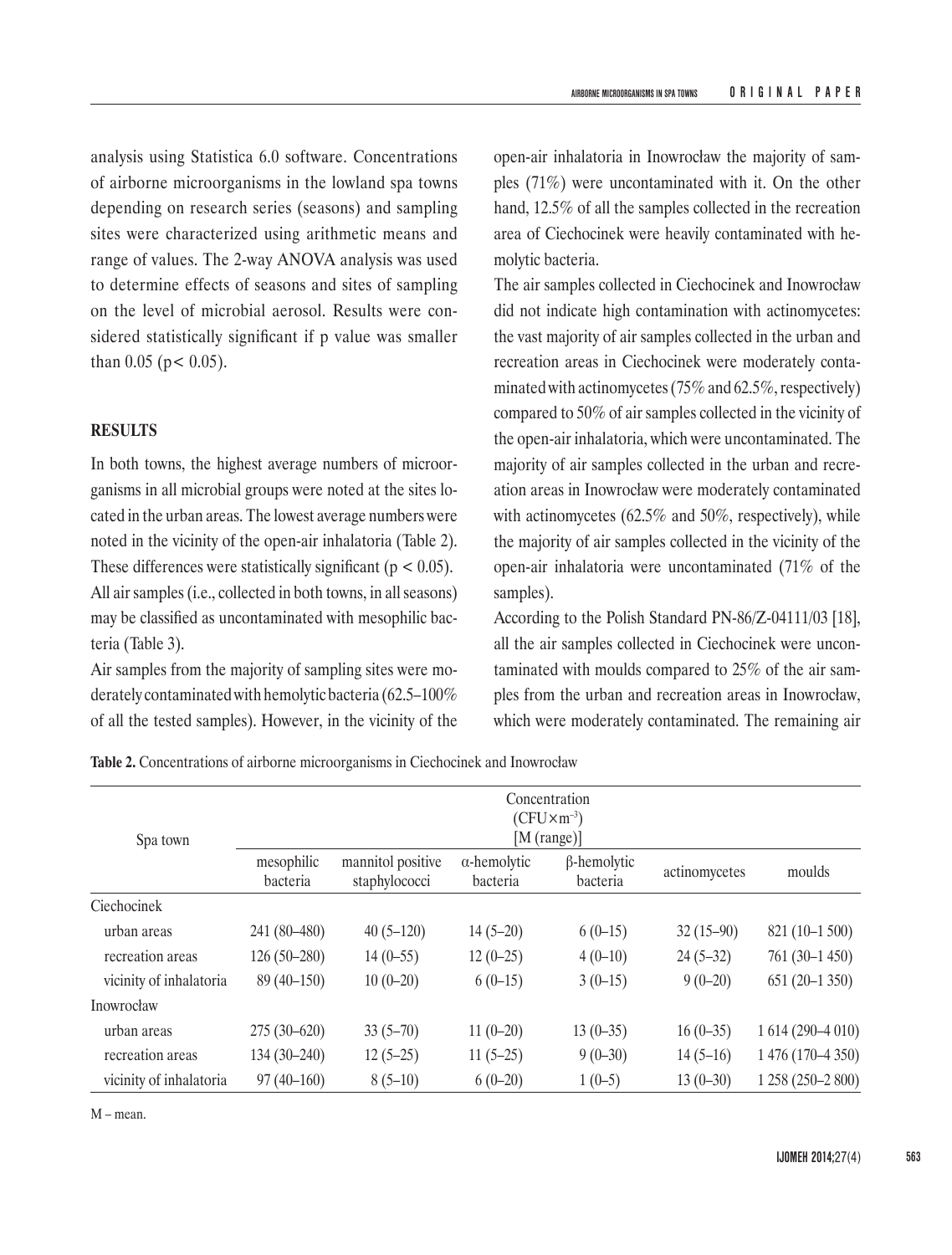|                              | Pollution<br>Range of values |              | Ciechocinek<br>$(\%)$ |                     |                            | Inowrocław<br>$(\%)$ |                     |                            |
|------------------------------|------------------------------|--------------|-----------------------|---------------------|----------------------------|----------------------|---------------------|----------------------------|
| Group of microbes            | $(CFU\times m^{-3})$         | degree       | urban<br>areas        | recreation<br>areas | vicinity of<br>inhalatoria | urban<br>areas       | recreation<br>areas | vicinity of<br>inhalatoria |
| Mesophilic bacteria          | < 1000                       | not polluted | 100.0                 | 100.0               | 100.0                      | 100.0                | 100.0               | 100.0                      |
|                              | 1 000-3 000                  | medium       | $\boldsymbol{0}$      | $\theta$            | $\theta$                   | $\theta$             | $\theta$            | $\theta$                   |
|                              | > 3000                       | heavy        | $\theta$              | $\theta$            | $\theta$                   | $\theta$             | $\theta$            | $\theta$                   |
| $\alpha$ -hemolytic bacteria | absent                       | not polluted | $\boldsymbol{0}$      | 25.0                | 8.3                        | 12.5                 | $\theta$            | 29.0                       |
|                              | < 25                         | medium       | 100.0                 | 62.5                | 91.7                       | 87.5                 | 100.0               | 71.0                       |
|                              | > 25                         | heavy        | $\theta$              | 12.2                | $\theta$                   | $\theta$             | $\theta$            | $\theta$                   |
| β-hemolytic bacteria         | absent                       | not polluted | 37.5                  | 37.5                | 50.0                       | 12.5                 | 36.2                | 71.0                       |
|                              | < 50                         | medium       | 62.5                  | 62.5                | 50.0                       | 87.5                 | 63.8                | 29.0                       |
|                              | > 50                         | heavy        | $\theta$              | $\theta$            | $\theta$                   | $\theta$             | $\theta$            | $\theta$                   |
| Actinomycetes                | < 10                         | not polluted | 25.0                  | 25.0                | 37.5                       | 37.5                 | 50.0                | 71.0                       |
|                              | $10 - 100$                   | medium       | 75.0                  | 75.0                | 62.5                       | 62.5                 | 50.0                | 29.0                       |
|                              | > 100                        | heavy        | $\boldsymbol{0}$      | $\theta$            | $\theta$                   | $\theta$             | $\theta$            | $\theta$                   |

**Table 3.** Evaluation of air quality in the health resorts according to the Polish Standard PN-89/Z-04111/02 for the outdoor air [17]

**Table 4.** Evaluation of air quality in the health resorts according to the Polish Standard PN-89/Z-04111/03 for the outdoor air [18]

| Range of<br>values<br>$(CFU\times m^{-3})$ | Pollution degree                           |                | Ciechocinek<br>$(\%)$ |                            | Inowrocław<br>$(\%)$ |                     |                            |
|--------------------------------------------|--------------------------------------------|----------------|-----------------------|----------------------------|----------------------|---------------------|----------------------------|
|                                            |                                            | urban<br>areas | recreation<br>areas   | vicinity of<br>inhalatoria | urban<br>areas       | recreation<br>areas | vicinity of<br>inhalatoria |
| < 3000                                     | clean                                      | 100            | 100                   | 100                        | 75                   | 75                  | 100                        |
| $3000 - 5000$                              | relatively clean                           | $\theta$       | 0                     | $\theta$                   | 25                   | 25                  | $\theta$                   |
| 5 000-10 000                               | negative impact on environment<br>of human | $\theta$       | 0                     | $\theta$                   | $\theta$             | $\left( \right)$    |                            |
| > 10000                                    | threatening of human<br>environment        | $\theta$       | 0                     | $\theta$                   | 0                    | $\left( \right)$    |                            |

samples from Inowrocław, including those collected in the vicinity of the inhalatoria, may be classified as uncontaminated with moulds (Table 4).

The analysis of variance (ANOVA) indicated that the number of bacteria from the majority of bacterial groups depended on the location of the sampling site, while the number of moulds depended on the season (Table 5). Additionally, in Ciechocinek there was a positive correlation between the number of moulds and the temperature  $(r = 0.88)$  and between actinomycetes and the temperature  $(r = 0.36)$ . In Inowrocław there was a positive correlation between the number of moulds and the temperature  $(r = 0.72)$ , and between the number of mesophilic bacteria and the temperature  $(r = 0.44)$ . All correlation coefficients were statistically significant ( $p < 0.05$ ).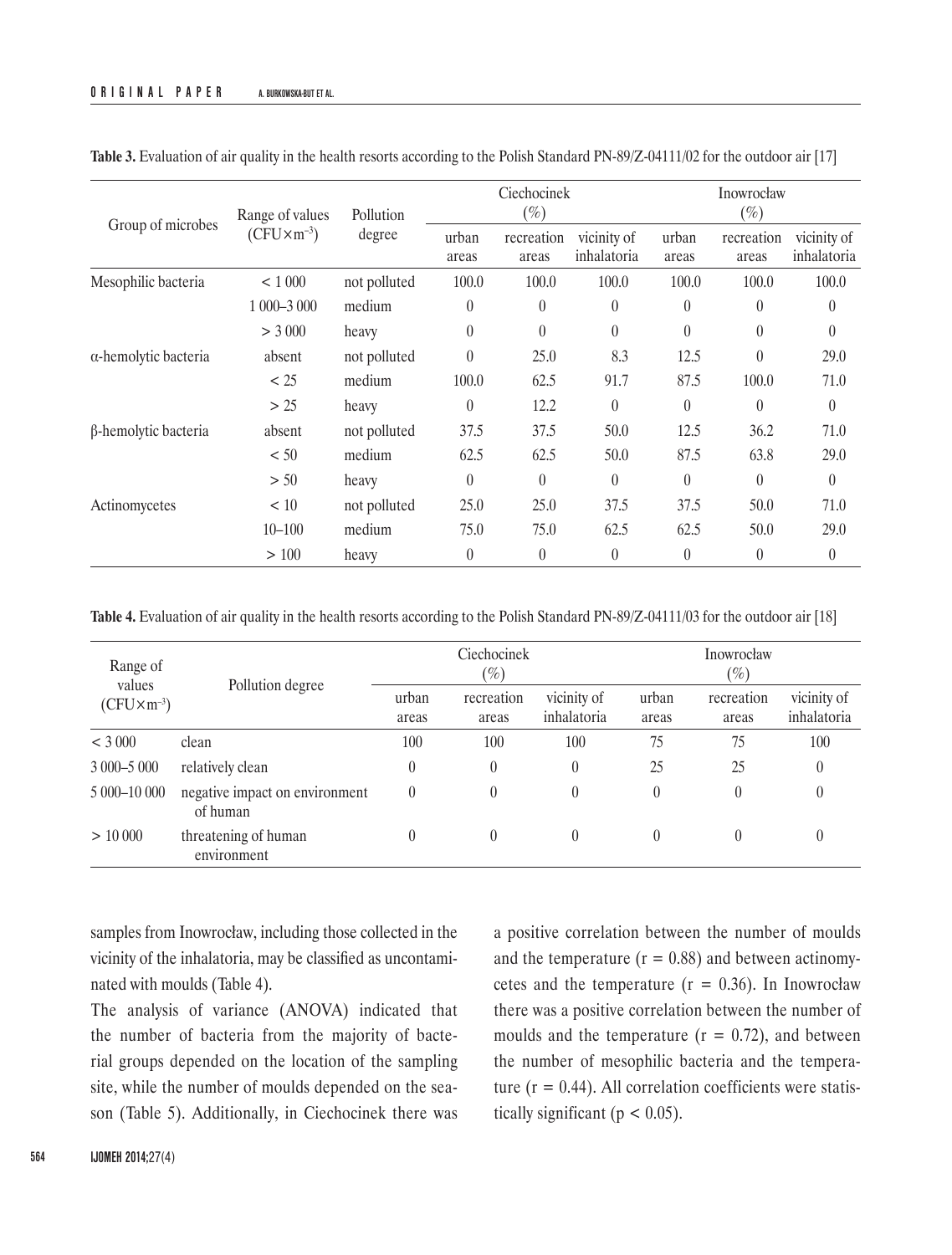**Table 5.** Analysis of variance (ANOVA) of bacterial concentrations in the air of health resorts according to the location of the research sites and sampling season

| Spa town   | Microorganisms                      | Factor | F     | p     |
|------------|-------------------------------------|--------|-------|-------|
|            | Ciechocinek mesophilic bacteria     | site   | 9.00  | 0.001 |
|            |                                     | season | 2.71  | 0.065 |
|            | mannitolo positive<br>staphylococci | site   | 5.29  | 0.011 |
|            |                                     | season | 1.85  | 0.162 |
|            | $\alpha$ -hemolytic bacteria        | site   | 3.51  | 0.044 |
|            |                                     | season | 0.74  | 0.537 |
|            | β-hemolytic bacteria                | site   | 0.85  | 0.436 |
|            |                                     | season | 1.08  | 0.371 |
|            | actinomycetes                       | site   | 8.24  | 0.005 |
|            |                                     | season | 31.85 | 0.000 |
|            | moulds                              | site   | 1.18  | 0.321 |
|            |                                     | season | 24.66 | 0.000 |
| Inowrocław | mesophilic bacteria                 | site   | 7.56  | 0.020 |
|            |                                     | season | 4.23  | 0.004 |
|            | mannitolo positive                  | site   | 9.17  | 0.001 |
|            | staphylococci                       | season | 0.77  | 0.524 |
|            | $\alpha$ -hemolytic bacteria        | site   | 1.00  | 0.385 |
|            |                                     | season | 1.03  | 0.403 |
|            | β-hemolytic bacteria                | site   | 4.52  | 0.026 |
|            |                                     | season | 1.89  | 0.174 |
|            | actinomycetes                       | site   | 0.13  | 0.870 |
|            |                                     | season | 5.21  | 0.036 |
|            | moulds                              | site   | 3.09  | 0.071 |
|            |                                     | season | 72.33 | 0.000 |

F – among – groups variance / within – groups variance.

# **DISCUSSION**

Natural therapies such as balneotherapy, hydrotherapy or climatotherapy help and complement conventional medicine. In Poland, approximately 350 000 patients receive natural spa treatments in 43 spas, primarily oriented towards: treating, preventing and rehabilitating chronic illnesses [19]. Physiotherapy and prevention offered by spas may greatly contribute to the treatment of the upper

respiratory tract infections (asthma, COPD, chronic voice disorder), which are currently a major social issue.

Since pulmonary rehabilitation emphasises the importance of outdoor activity, air in health resorts, especially in the case of patients suffering from respiratory diseases, should be of high quality. No major sources of air pollution should be located in the immediate vicinity of the resort treatment places [10,11,20]. According to the Act of 28 July 2005 on spa health care, health resorts and areas of spa conservation, a spa municipality is obliged to contribute to maintaining its unique properties, including meeting air quality standards [21].

Due to different environmental requirements of pathogenic microorganisms it is difficult to select one effective method to eliminate unwanted microorganisms from the air [22]. Graduation towers have been gaining popularity as an effective method of improving microbiological air quality. In recent years new structures were built in Inowrocław (2001), Busko-Zdrój (2008) and Rabka (2009) and the one in Gołdap was completed in 2013. The results presented in the study confirm the positive impact of graduation towers on microbiological air quality. Significantly higher numbers of mesophilic bacteria were noted in the urban areas than in the vicinity of the open-air inhalatoria. Similar results have been previously obtained by Burkowska and Donderski [23,24], Burkowska et al. [25] in Ciechocinek, and by Burkowska and Donderski [26] in Inowrocław.

Saline aerosol formed in graduation towers reduces the number of microoganisms in the air in their vicinity. Saline droplets accelerate the sedimentation of impurities present in the air, including microbial cells [27]. Furthermore, apart from Cl<sup>-</sup> and Na<sup>+</sup> ions saline aerosol contains  $F^+$ ,  $Br^+$ ,  $J^+$  and  $B^+$  ions, which considerably enhance its bactericidal properties [28]. The research conducted in subterraneotherapy chambers in Bochnia and Wieliczka [29,30] and inhalation chamber in Szczawnica [31] have confirmed the role of saline aerosol in improving air quality.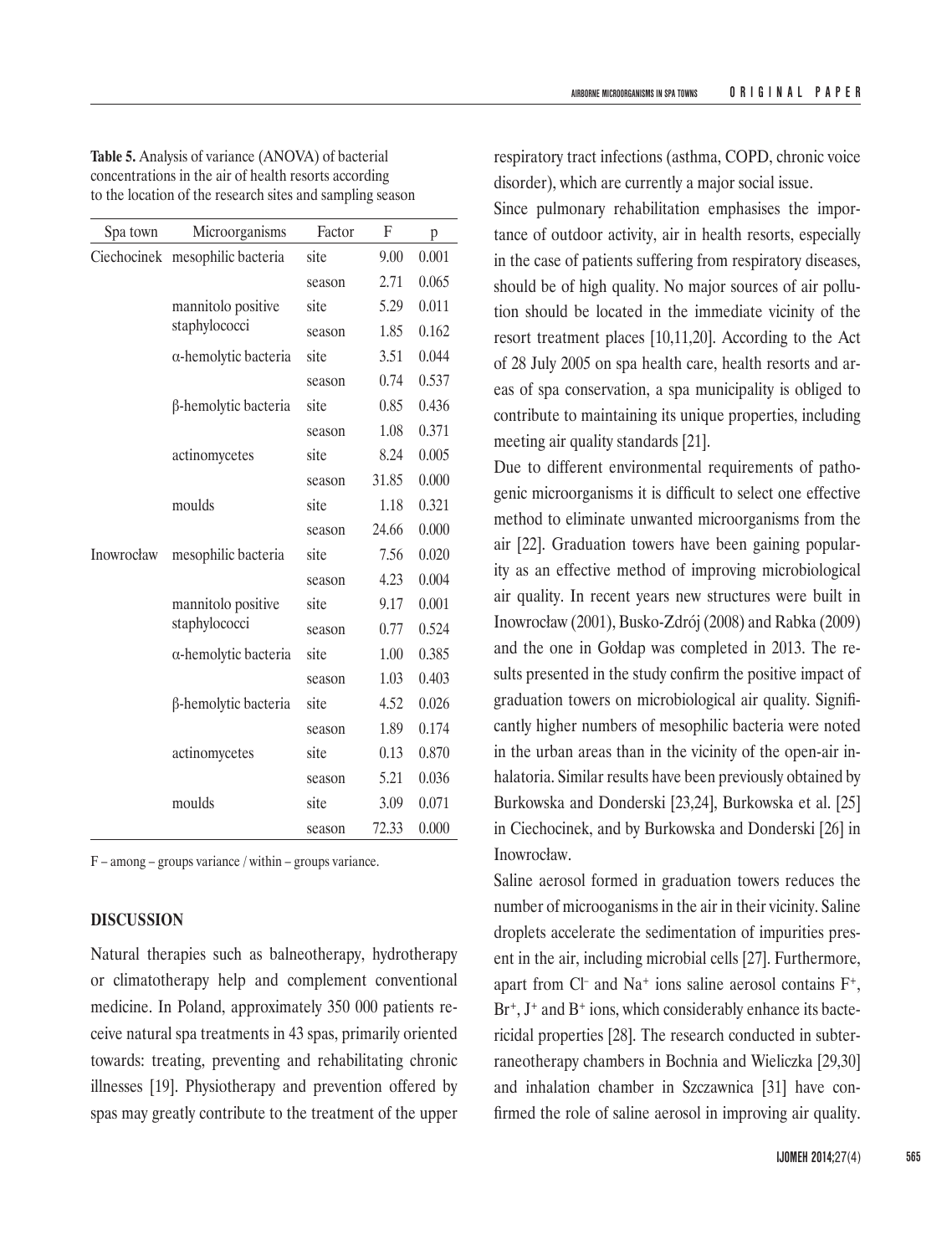The results obtained by Walczak et al. [32] indicate a substantial reduction in the number of *E. coli* and *S. aureus* bacteria incubated in the brines from Ciechocinek.

The above results indicate that certain characteristic features typical of spa towns (no industry, no dense housing, large green areas) have a beneficial effect on the microbial air quality in Ciechocinek. Average numbers of the main microbial groups (mesophilic bacteria and moulds) were lower in Ciechocinek than they were in Inowrocław. Also in other typical spa town, a low air pollution with bioaerosol is usually recorded [30,31]. Fang et al. [33] have revealed that microbiological air contamination correlates with the population density and economic activity, and is therefore higher in urban than in rural areas [34].

As it was shown, the air in both spa towns, even in their urban areas, may be classified as uncontaminated compared to the air in large, densely populated urban agglomerations. In all the investigated air samples the values of bioaerosol concentrations were below the recommended TLVs, which is 5000 CFU×m–3 for both bacteria and fungi in outdoor environments [35]. For example, Abdel Hameed et al. [36] have noted  $1800$  CFU $\times$ m<sup>-3</sup> of bacteria in Wadi Hof near Cairo, Filipiak et al. [37] as well as Bugajny et al. [38] have noted 13 000 CFU $\times$ m<sup>-3</sup> of mesophilic bacteria in Poznań in the summer, while Fang et al. [33] have noted up to 22 000 CFU $\times$ m<sup>-3</sup> of mesophilic bacteria in Beijing in the areas of high population density and heavy traffic. Bioaerosol in urban areas may contain as many as 1800 bacterial species, including those pathogenic ones [34,39,40].

Moulds, an important microbial factor, substantially influence air quality. Considered main aeroallergens [41–43], they are particularly dangerous for people who suffer from chronic respiratory diseases. Yet remarkably, fungal spores and mycelial fragments are among the most frequent aeroallergens [44–47], with highly allergenic *Cladosporium*, *Alternaria*, *Penicillium*, *Aspergillus* spores topping the list [48].

According to the Polish Standard PN-86/Z-04111/03 [18], air in Ciechocinek may be classified as uncontaminated with moulds. The vast majority of the air samples from Inowrocław also proved to be uncontaminated. The results obtained in Bochnia and Szczawnica [30,31] indicate a low number of moulds also in outdoor environment. Most importantly, the number of moulds in the contaminated samples never exceeded 10 000  $CFU \times m^{-3}$  (high contamination, threatening for the environment). The results obtained by Bugajny et al. [38] indicate much higher contamination in Poznań: the highest recorded number of moulds amounted to 16 000 CFU $\times$ m<sup>-3</sup>. In the investigated spa towns the highest numbers of moulds were noted at the sampling sites located in the urban areas. Filipiak et al. [37] have also recorded higher numbers of moulds at sampling sites located in the centre of Poznań. However, the results obtained by Kasprzyk and Worek [49] contradict these observations: they have recorded higher numbers of moulds in the rural than in the urban areas (Rzeszów).

The method of sampling proved to be critical for recovery of microorganisms from bioaerosol. Impaction is at least as efficient as other sampling methods for bioaerosol collection. The most common problem is poor efficiency of collection on the agar surface – smaller particles (0.5–1 μm) with insufficient mass, and hence low inertia, are not thrown onto the agar and pass through the air sampler [16]. The AGI-30 impinger and 6-stage Anderson sampler have been shown to be the most efficient collectors of airborne microorganisms (about 5 and 2 times more efficient than a MAS-100) [50,51]. However, collection efficiency amounting to about 50% is perfectly acceptable if the efficiency is known and the variation in the results is low. Therefore, the Merck MAS-100 microbial air sampler is efficient and convenient for routine evaluation of the outdoor air quality [52,53].

Many authors have emphasised the fact that the number of microoganisms in the air fluctuates and depends on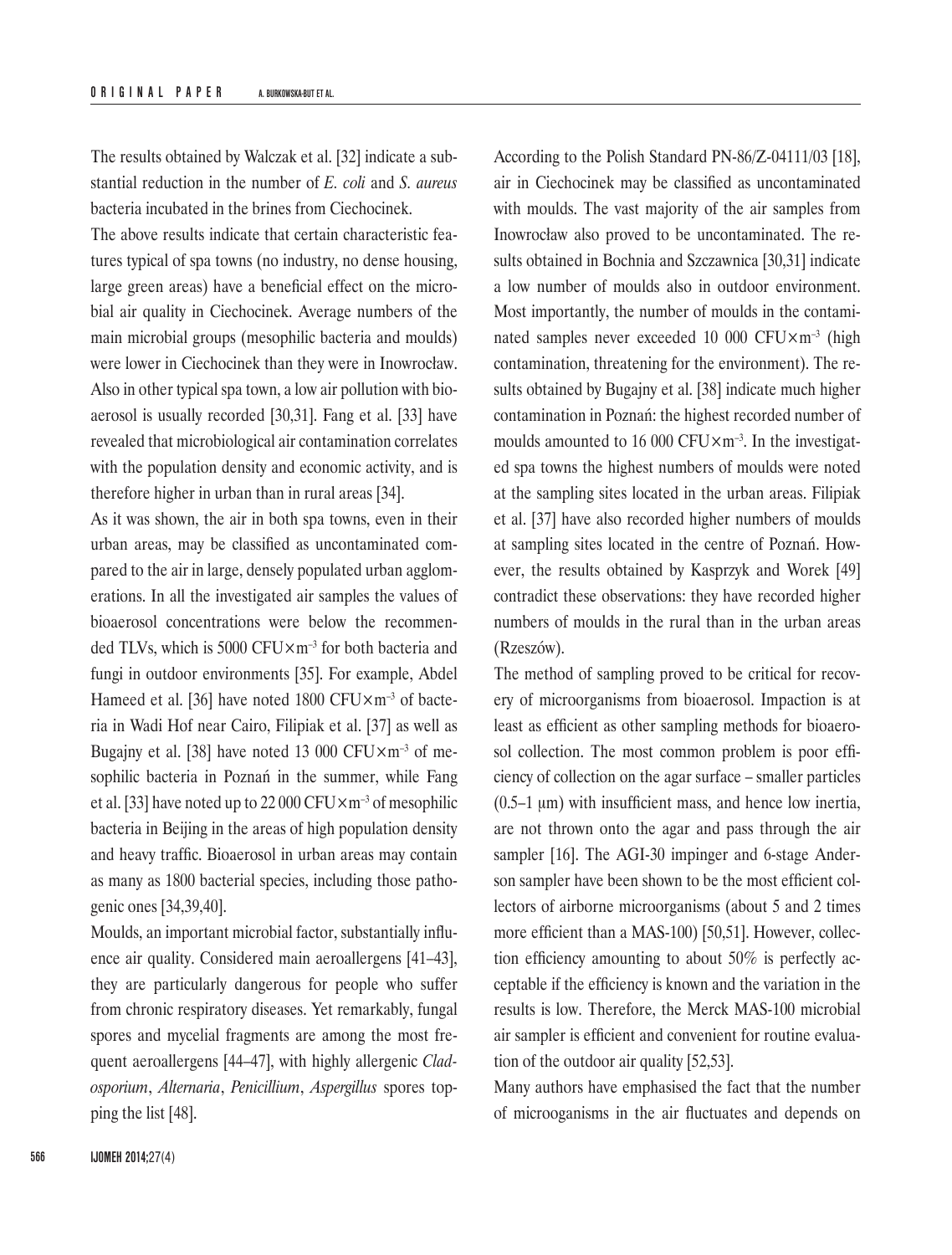many factors such as: climate [5,54], human activity [55], air pollution [56] and the vegetation season [57]. The fluctuations can occur slowly over a long period of time (season) or rapidly within a day [36,58]. The analysis of variance showed that the numbers of bacteria belonging to the majority of bacterial groups depended primarily on the location of the sampling site.

Similar results have been obtained by Bowers et al. [59], who have revealed that these are local sources of contamination that play a major role in shaping the structure of bacterial community in the air, rather than temporary weather changes. Moreover, the results obtained by Ravva et al. [40] and Bowers et al. [59] are similar to the results of the present study and indicate that temperature is the only climate condition which influences bacterial community. The number of bacteria in cities has particularly high spatial variability because microoganisms are often released from the linear emission sources (traffic routes) and area sources (sewage treatment plants).

Seasonal fluctuations in the number of microorganisms are less considerable when compared to more natural environments such as parks or forests [33,60,61]. The results of the present study indicate that moulds were the only microbial group the number of which depended on the season. On the other hand, Brodie et al. [39] state that climate conditions may have a more considerable impact on shaping microbial community in the air comparing to the location. Maron et al. [62] have stated that the number of bacteria in the air in cities shows shortterm (daily, weekly) variability, depending on anthropogenic sources, while long-term variability (seasonal) is caused by climate conditions.

## **CONCLUSIONS**

Owing to a unique microclimate and low microbiological air contamination in the surroundings of inhalators and recreation areas, Ciechocinek and Inowrocław meet the

requirements set for health resorts specializing in treating respiratory diseases. Aerosol formed in the graduation towers has a positive impact on microbiological air quality, which is confirmed by the results indicating substantially lower numbers of microorganisms in the areas located in the vicinity of these open-air inhalatoria.

Building graduation towers is an effective method for the microbiological air quality improvement in spa towns, especially in the immediate vicinity of these structures. The number of microoganisms in the air in both towns depended primarily on the location of the sampling sites; whereas seasonal variability of meteorological conditions played a less significant role.

#### **REFERENCES**

- 1. Fuzzi S, Andreae MO, Huebert BJ, Kulmala M, Bond TC, Boy M, et al. Critical assessment of the current state of scientific knowledge, terminology, and research needs concerning the role of organic aerosols in the atmosphere, climate, and global change. Atmos Chem Phys. 2006;6:2017–38, <http://dx.doi.org/10.5194/acp-6-2017-2006>.
- 2. Despre's V, Huffman AJ, Burrows SM, Hoose C, Safatov AS, Buryak G, et al. Primary biological aerosol particles in the atmosphere: A review. Tellus B. 2012;64:15598, [http://dx.doi.](http://dx.doi.org/10.3402/tellusb.v64i0.15598) [org/10.3402/tellusb.v64i0.15598](http://dx.doi.org/10.3402/tellusb.v64i0.15598).
- 3. Polymenakou PN. Atmosphere: A source of pathogenic or beneficial microbes? Atmosphere. 2012;3:87–102, [http://](http://dx.doi.org/10.3390/atmos3010087) [dx.doi.org/10.3390/atmos3010087.](http://dx.doi.org/10.3390/atmos3010087)
- 4. Peternel R, Culig J, Hrga I. Atmospheric concentrations of *Cladosporium* spp. and *Alternaria* spp. spores in Zagreb (Croatia) and effects of some meteorological factors. Ann Agric Environ Med. 2004;11:303–7.
- 5. Rossi V, Bugiani R, Giosué S, Natali P. Patterns of airborne conidia of *Stemphylium vesicarium*, the causal agent of brown spot disease of pears, in relation to weather conditions. Aerobiologia. 2005;21:203–16, [http://dx.doi.org/10.1007/s10453-](http://dx.doi.org/10.1007/s10453-005-9002-y)[005-9002-y.](http://dx.doi.org/10.1007/s10453-005-9002-y)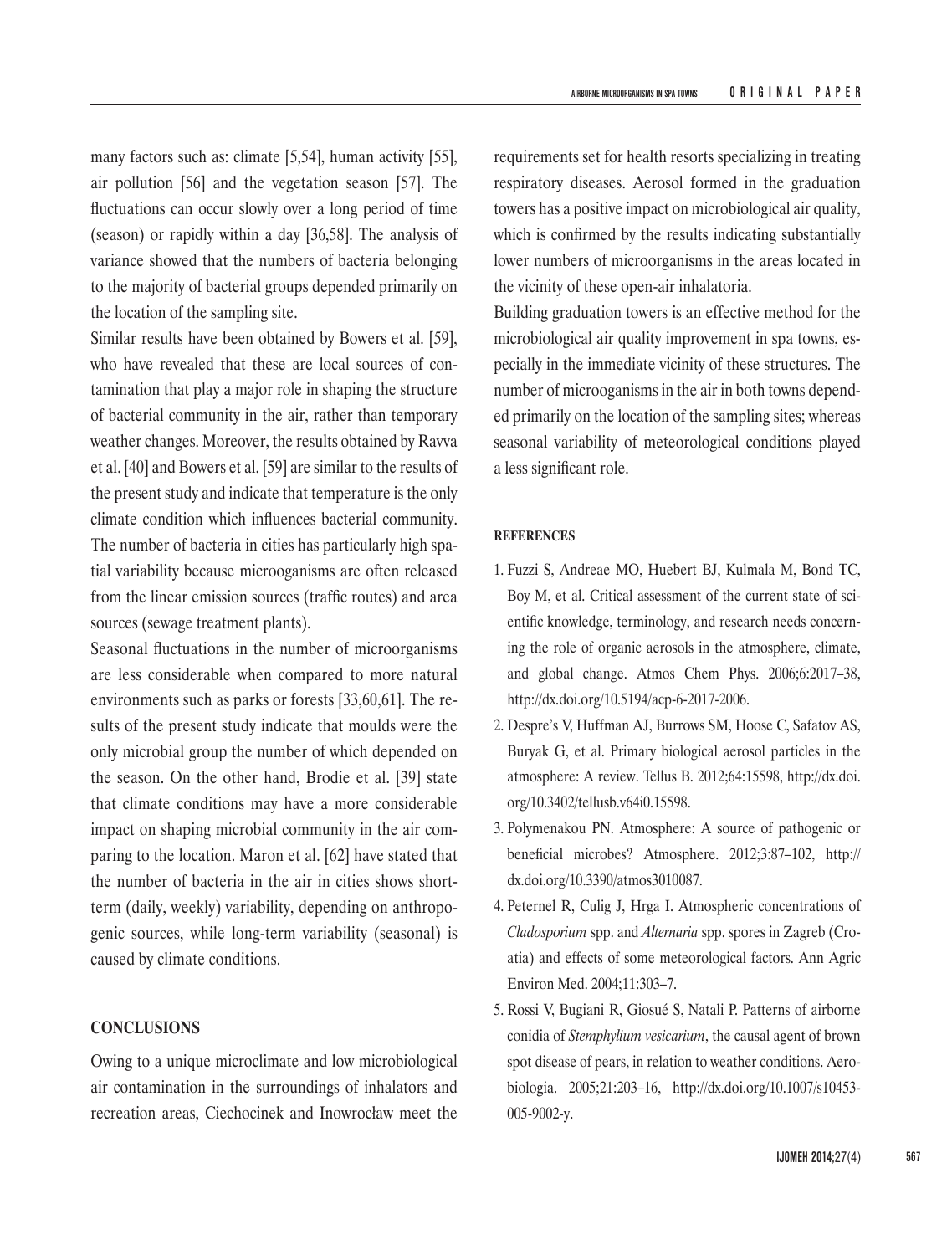- 6. Griffin DW, Kubilay N, Kocak M, Gray MA, Borden TC, Shinn EA. Airborne desert dust and aeromicrobiology over the Turkish Mediterranean coastline. Atmos Environ. 2007;41:4050–62, [http://dx.doi.org/10.1016/j.at](http://dx.doi.org/10.1016/j.atmosenv.2007.01.023)[mosenv.2007.01.023.](http://dx.doi.org/10.1016/j.atmosenv.2007.01.023)
- 7. Sultan B, Labadi K, Guegan JF, Janicot S. Climate drives the meningitis epidemics onset in West Africa. PLOS Med. 2005; Jan 25, [http://dx.doi.org/10.1371/journal.](http://dx.doi.org/10.1371/journal.pmed.0020006) [pmed.0020006.](http://dx.doi.org/10.1371/journal.pmed.0020006)
- 8. Polymenakou PN, Mandalakis M, Tselepides A, Stephanou EG. Particle size distribution of airborne microorganisms and pathogens during an intense African dust event in the Eastern Mediterranean. Environ Health Persp. 2008;116:292–6, [http://dx.doi.org/10.1289/ehp.10684.](http://dx.doi.org/10.1289/ehp.10684)
- 9. Jie Y, Houjin H, Feng J, Jie X. The role of airborne microbes in school and its impact on asthma, allergy, and respiratory symptoms among school children. Rev Med Microbiol. 2011;22:84–9, [http://dx.doi.org/10.1097/](http://dx.doi.org/10.1097/MRM.0b013e32834a449c) [MRM.0b013e32834a449c.](http://dx.doi.org/10.1097/MRM.0b013e32834a449c)
- 10. Prunk A, Azman J, Frkovic V, Skrobonja A, Muzur A. Physician Albin Eder and his contribution to the development of health resorts in the Northern Adriatic area. Public Health. 2008;122:1131–3, [http://dx.doi.org/10.1016/](http://dx.doi.org/10.1016/j.puhe.2007.10.008) [j.puhe.2007.10.008.](http://dx.doi.org/10.1016/j.puhe.2007.10.008)
- 11. Krupa WA. [Conditions necessary for the proper functioning of the spa treatment]. Proceedings of the XVIII Congress of Polish Health Resorts; 2009 Jun 4–7; Muszyna, Poland. Sopot: Izba Gospodarcza "Uzdrowiska Polskie"; 2009. Polish.
- 12. Gawlak E. [125 years of spa treatment in Inowrocław]. Balneol Pol. 1999;41:47–51. Polish.
- 13. Kozłowska-Szczęsna T, Krawczyk B, Błażejczyk K. The main features of bioclimatic conditions at Polish health resorts. Geogr Pol. 2004;77:45–61.
- 14. Kosman M, editor. [Inowrocław The capital of the Western Kujawy on background selected European resorts]. Poznań: Adam Mickiewicz University Press; 2010. Polish.
- 15. Polish Standard PN-89/Z-04008/08. [Air purity protection. Sampling. Atmospheric air sampling for microbiological

examination by aspiration and sedimentation method]. Warszawa: Wydawnictwa Normalizacyjne "Alfa"; 1989. Polish.

- 16. Yao M, Mainelis G. Investigation of cut-off sizes and collection efficiencies of portable microbial samplers. Aerosol Sci Technol. 2006;40:595–606, [http://dx.doi.](http://dx.doi.org/10.1080/02786820600729146) [org/10.1080/02786820600729146](http://dx.doi.org/10.1080/02786820600729146).
- 17. Polish Standard PN-86/Z-04111/02. [Air purity protection. Microbiological testings. Determination of the number of bacteria in the atmospheric air (imission) with sampling by aspiration and sedimentation method]. Warszawa: Wydawnictwa Normalizacyjne "Alfa"; 1986. Polish.
- 18. Polish Standard PN-86/Z-04111/03. [Air purity protection. Microbiological testings. Determination of the number of fungi in the atmospheric air (imission) with sampling by aspiration and sedimentation method]. Warszawa: Wydawnictwa Normalizacyjne "Alfa"; 1986. Polish.
- 19. Helbin J, Kolarzyk E. [Natural environment advantages in pharmacological treatment support]. Probl Hig Epidemiol. 2005;86:22–6. Polish.
- 20. Zhilina LP, Dobrodceeva LK. Features of the physical state of schoolchildren before and after a stay at a sanatorium. Human Physiol. 2005;31:142–4, [http://dx.doi.org/10.1007/](http://dx.doi.org/10.1007/s10747-005-0039-7) [s10747-005-0039-7.](http://dx.doi.org/10.1007/s10747-005-0039-7)
- 21. [The Act of 28 July 2005 of spa therapy, spas and spa protected areas and the spa municipalities. J Laws 2005, no. 05.167.1399, item 46, 2 (Sep 21, 2005)]. Polish.
- 22. Tang JW. The effect of environmental parameters on the survival of airborne infectious agents. J R Soc Interface. 2009;6:S737–46, [http://dx.doi.org/10.1098/rsif.2009.](http://dx.doi.org/10.1098/rsif.2009.0227.focus)  [0227.focus.](http://dx.doi.org/10.1098/rsif.2009.0227.focus)
- 23. Burkowska A, Donderski W. Bacterial pollution of air in health resort Ciechocinek. Pol J Natur Sci. 2007;22:633–44, <http://dx.doi.org/10.2478/v10020-007-0054-z>.
- 24. Burkowska A, Donderski W. Airborne molds in the air of Ciechocinek spa. Pol J Natur Sci. 2008;23:790–800, [http://](http://dx.doi.org/10.2478/v10020-008-0063-6) [dx.doi.org/10.2478/v10020-008-0063-6.](http://dx.doi.org/10.2478/v10020-008-0063-6)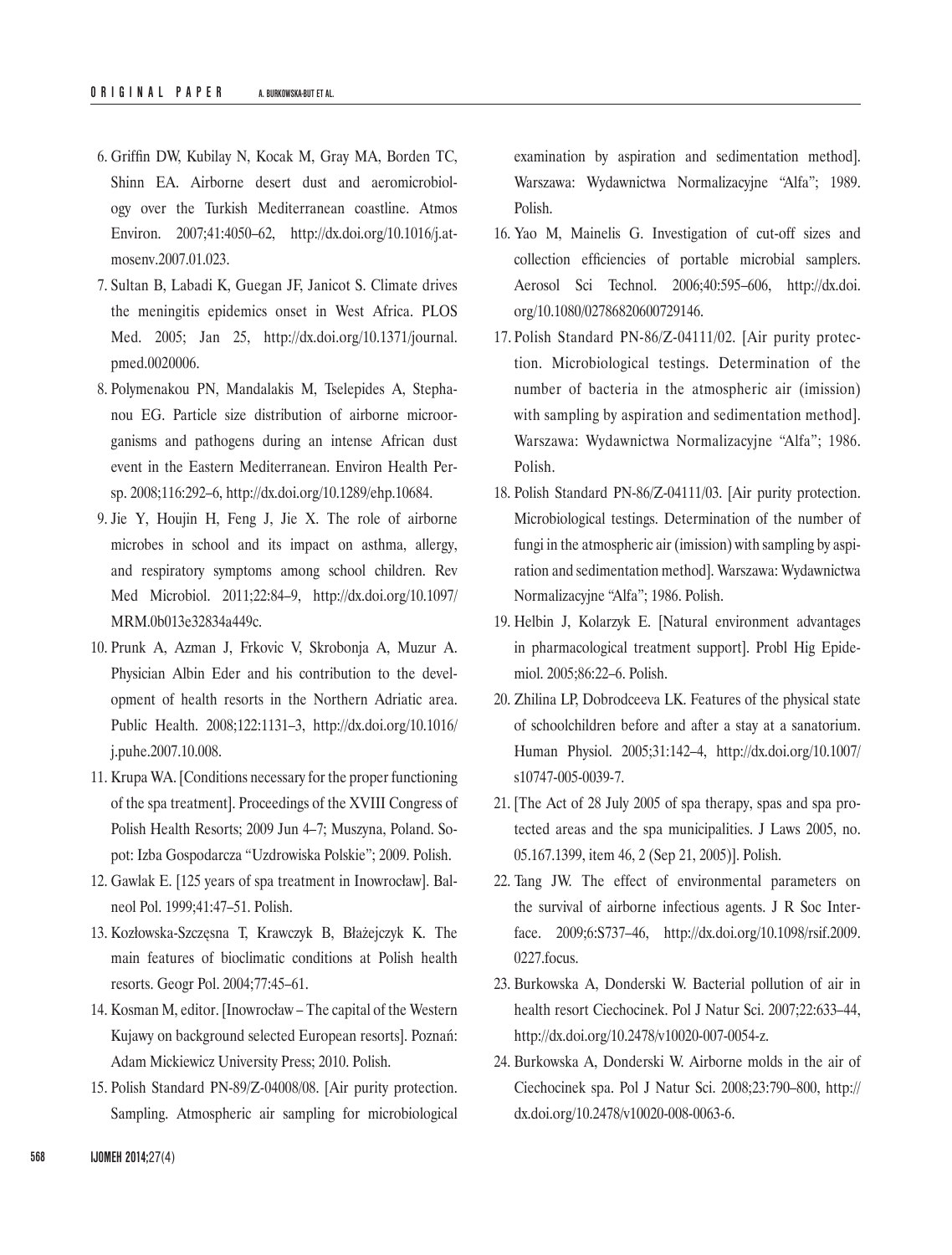- 25. Burkowska A, Kalwasińska A, Walczak M. Airborne mesophilic bacteria at the Ciechocinek Health Resort. Pol J Environ Stud. 2012;21:307–12.
- 26. Burkowska A, Donderski W. [The microbes in the air over the municipal and spa areas of Inowrocław]. Ekol Tech. 2008;96A:25–8. Polish.
- 27. Bovallius A, Roffey R, Henningson E. Long-range transmission of bacteria. Ann NY Acad Sci. 1980;353:186–200, [http://dx.doi.org/10.1111/j.1749-6632.1980.tb18922.x.](http://dx.doi.org/10.1111/j.1749-6632.1980.tb18922.x)
- 28. Krawiec A. [The curative water in Ciechocinek]. In: Krawiec A, editor. [The hydrogeology of Kujawy and Lower Powiśle]. Toruń: Nicolaus Copernicus University Press; 2005. p. 35–42. Polish.
- 29. Grzyb J, Bis H, Barabasz W, Frączek K, Chmiel MJ. [Studium upon bacteria occurence in air of Bochnia and Wieliczka Salt Mine chambers]. Acta Agr Silv Ser Silv. 2004;42: 163–76. Polish.
- 30. Frączek K, Górny RL, Ropek D. Bioaerosols of subterraneotherapy chambers at salt mine health resort. Areobiol. 2013;29:481–93, [http://dx.doi.org/10.1007/s10453-013-](http://dx.doi.org/10.1007/s10453-013-9298-y)[9298-y](http://dx.doi.org/10.1007/s10453-013-9298-y).
- 31. Frączek K, Górny RL. Microbial air quality at Szczawnica sanatorium, Poland. Ann Agric Environ Med. 2011;18:63–71.
- 32. Walczak M, Lalke-Porczyk E, Krawiec A. [Survival of bacteria in geothermal waters]. Techn Poszuk Geolog. 2011;1–2: 413–23. Polish.
- 33. Fang ZG, Ouyang ZY, Zheng H, Wang XK, Hu LF. Culturable airborne bacteria in outdoor environments in Beijing, China. Microb Ecol. 2007;54:487–96, [http://dx.doi.](http://dx.doi.org/10.1007/s00248-007-9216-3) [org/10.1007/s00248-007-9216-3.](http://dx.doi.org/10.1007/s00248-007-9216-3)
- 34. Fahlgren C, Bratbak G, Sandaa R-A, Thyrhaug R, Zweifel UL. Diversity of airborne bacteria in samples collected using different devices for aerosol collection. Aerobiologia. 2010;27:107–20, [http://dx.doi.org/10.1007/s10453-010-](http://dx.doi.org/10.1007/s10453-010-9181-z)[9181-z.](http://dx.doi.org/10.1007/s10453-010-9181-z)
- 35. Górny RL. [Biological aerosols A role of hygienic standards in the protection of environment and health]. Environ Med. 2010;13:41–51. Polish.
- 36. Abdel Hameed AA, Koder MI, Yuosra S, Osman AM, Ghanem S. Diurnal distribution of airborne bacteria and fungi in the atmosphere of Helwan area, Egypt. Sci Total Environ. 2009;407(24):6217–22, [http://dx.doi.org/10.1016/j.scito](http://dx.doi.org/10.1016/j.scitotenv.2009.08.028)[tenv.2009.08.028.](http://dx.doi.org/10.1016/j.scitotenv.2009.08.028)
- 37. Flipiak M, Piotraszewska‑Pająk A, Stryjakowska‑Sekulska M, Stach A, Silny W. [Outdoor and indoor air microflora of academic buildings in Poznań]. Postepy Dermatol Alergol. 2004;XXI(3):121–7. Polish.
- 38. Bugajny A, Knopkiewicz M, Piotraszewska-Pająk A, Sekulska-Stryjakowska M, Stach A, Filipiak M. On the microbiological quality of the outdoor air in Poznań, Poland. Pol J Environ Stud. 2005;14:287–93.
- 39. Brodie EL, DeSantis TZ, Parker JPM, Zubietta IX, Piceno YM, Andersen GL. Urban aerosols harbor diverse and dynamic bacterial populations. Proc Natl Acad Sci USA. 2007;104:299–304, [http://dx.doi.org/10.1073/](http://dx.doi.org/10.1073/pnas.0608255104) [pnas.0608255104](http://dx.doi.org/10.1073/pnas.0608255104).
- 40. Ravva SV, Hernlem BJ, Sarreala CZ, Mandrella RE. Bacterial communities in urban aerosols collected with wettedwall cyclonic samplers and seasonal fluctuations of live and culturable airborne bacteria. J Environ Monit. 2012;14: 473–81, [http://dx.doi.org/10.1039/c1em10753d.](http://dx.doi.org/10.1039/c1em10753d)
- 41. Green BJ, Tovey ER, Sercombe JK, Blachere FM, Beezhold DH, Schmechel D. Airborne fungal fragments and allergenicity. Med Mycol. 2006;44:245–55, [http://dx.doi.](http://dx.doi.org/10.1080/13693780600776308) [org/10.1080/13693780600776308](http://dx.doi.org/10.1080/13693780600776308).
- 42. Bush RK, Portnoy JM, Saxon A, Terr AI, Wood RA. The medical effects of mold exposure. J Allergy Clin Immunol. 2006;117:326–33, [http://dx.doi.org/10.1016/j.jaci.](http://dx.doi.org/10.1016/j.jaci.2005.12.001)  [2005.12.001](http://dx.doi.org/10.1016/j.jaci.2005.12.001).
- 43. Iossifova Y, Reponen T, Ryan PH, Levin L, Bernstein DI, Lockey JE, et al. Mold exposure during infancy as a predictor of potential asthma development. Ann Allergy Asthma Immunol. 2009;102:131–7, [http://dx.doi.org/10.1016/S1081-](http://dx.doi.org/10.1016/S1081-1206(10)60243-8)[1206\(10\)60243-8](http://dx.doi.org/10.1016/S1081-1206(10)60243-8).
- 44. Womiloju TO, Miller JD, Mayer PM, Brook JR. Methods to determine the biological composition of particulate matter